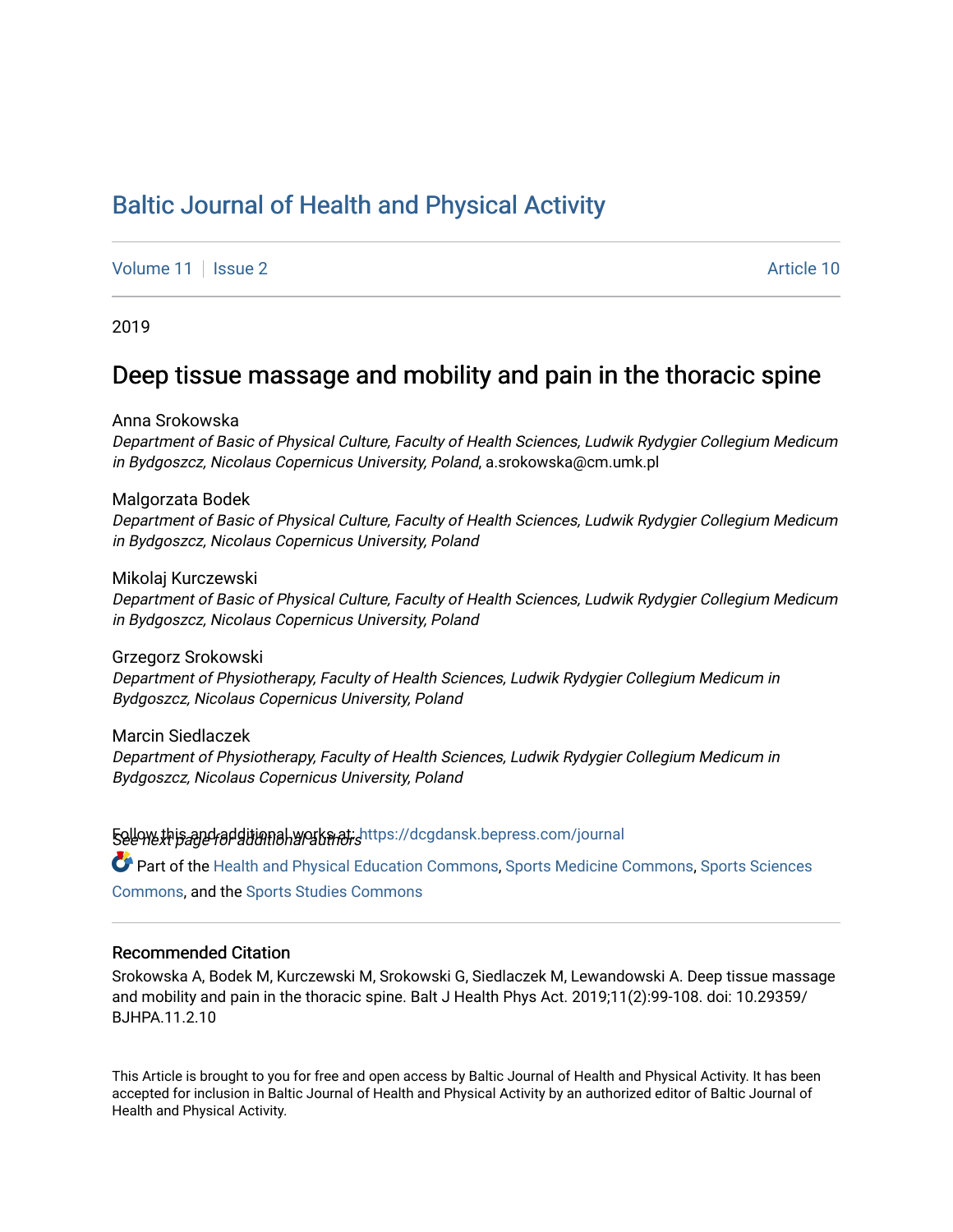# Deep tissue massage and mobility and pain in the thoracic spine

## Authors

Anna Srokowska, Malgorzata Bodek, Mikolaj Kurczewski, Grzegorz Srokowski, Marcin Siedlaczek, and Andrzej Lewandowski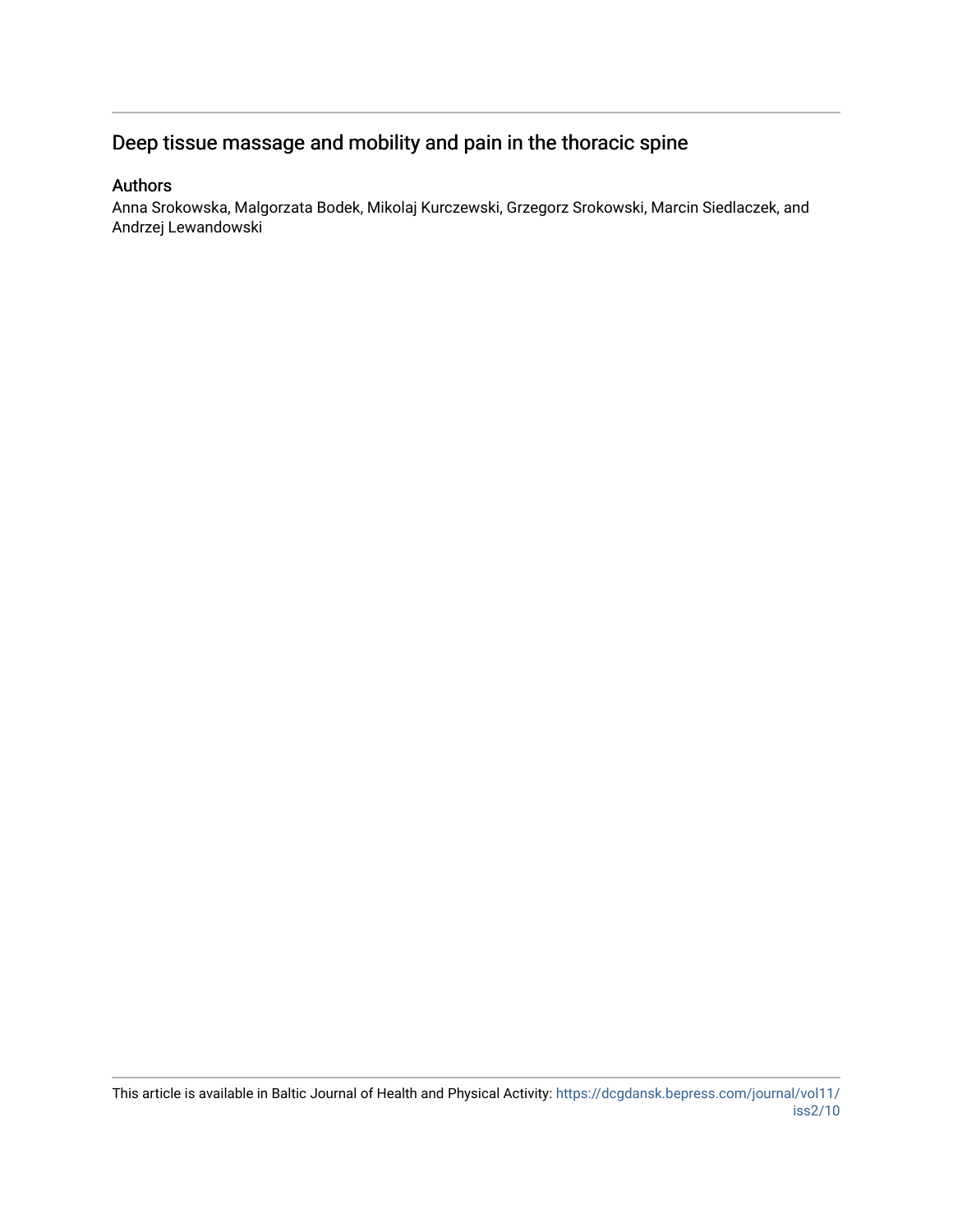# **Deep tissue massage and mobility and pain in the thoracic spine**

**Authors' Contribution:**

- **A** Study Design
- **B** Data Collection **C** Statistical Analysis
- **D** Data Interpretation
- **E** Manuscript Preparation
- **F** Literature Search
- **G** Funds Collection

**Anna Srokowska1 ABCDEF, Małgorzata Bodek1 ABCDEF, Mikołaj Kurczewski1 ABCDEF, Grzegorz Srokowski2 ABCDEF, Marcin Siedlaczek<sup>2</sup> ABCDEF, Andrzej Lewandowski1 ABCDEF**

- <sup>1</sup> Department of Basic of Physical Culture, Faculty of Health Sciences, Ludwik Rydygier Collegium Medicum in Bydgoszcz, Nicolaus Copernicus University, Poland
- <sup>2</sup> Department of Physiotherapy, Faculty of Health Sciences, Ludwik Rydygier Collegium Medicum in Bydgoszcz, Nicolaus Copernicus University, Poland

| abstract                     |                                                                                                                                                                                                                                                                                                                                                                                                                                                                                                                                                                                                                                                                                                                                                                                                                                                                                                                                                                                                                                                                                                                                                                                                   |
|------------------------------|---------------------------------------------------------------------------------------------------------------------------------------------------------------------------------------------------------------------------------------------------------------------------------------------------------------------------------------------------------------------------------------------------------------------------------------------------------------------------------------------------------------------------------------------------------------------------------------------------------------------------------------------------------------------------------------------------------------------------------------------------------------------------------------------------------------------------------------------------------------------------------------------------------------------------------------------------------------------------------------------------------------------------------------------------------------------------------------------------------------------------------------------------------------------------------------------------|
| <b>Background:</b>           | The aim of the work is to determine the effectiveness of deep tissue massage therapy on mobility and<br>pain of the thoracic spine.                                                                                                                                                                                                                                                                                                                                                                                                                                                                                                                                                                                                                                                                                                                                                                                                                                                                                                                                                                                                                                                               |
| <b>Material and methods:</b> | The study involved 18 women and men aged 46-63 years doing office work. Functional diagnostics<br>was performed prior to the therapy (study I), after the procedure (study II) and after 30 days (study<br>III). The Otta test for flexion and extension of the spine, pectoralis major muscles length test, chest<br>circumference measurement, and NRS were used. In the statistical analysis mean and standard<br>deviations were determined and the following tests were used: Mann-Whitney U, Spearman's Rank<br>Correlation, Pearson's Chi <sup>2</sup> , Shapiro-Wilk, Friedman, and ANOVA. Statistical significance of the<br>differences was estimated at $p < 0.05$ .                                                                                                                                                                                                                                                                                                                                                                                                                                                                                                                   |
| <b>Results:</b>              | The results of the diagnostic tests obtained in men and women did not differ statistically, which allowed<br>for further consideration as one group of patients. The results of mean differences in the spine extension<br>between study I and II ( $D = 1.06$ , $p = 0.001$ ) and I and III ( $D = 0.83$ , $p = 0.001$ ) indicate improved spine<br>mobility. The $D = -0.22$ , $p=0.041$ result between the II and III test indicates a deterioration in the spinal<br>extension. A similar tendency was observed in the results of the pectoralis major muscles length study.<br>The results of mean differences in the chest circumference between study I and II ( $D = -1.61$ , $p = 0.001$ )<br>and I and III ( $D = -1.33$ , $p = 0.001$ ) indicate an increase in the chest circumference. The mobility of the<br>chest after 30 days did not change ( $D = 0.28$ ). The mean differences in the NRS between the study I<br>and II ( $D = 5.22$ , $p = 0.001$ ) and I and III ( $D = 4.22$ , $p = 0.001$ ) show a reduction in pain. The D=-1.0,<br>$p = 0.001$ score between tests II and III means that the improvement was not at the same level as<br>immediately after the therapy. |
| <b>Conclusions:</b>          | Deep tissue massage is an effective method in the treatment of pain located in the thoracic spine. It<br>improves the mobility of the spine and the chest, and the length of pectoralis major muscles in people<br>doing work in a sitting position.                                                                                                                                                                                                                                                                                                                                                                                                                                                                                                                                                                                                                                                                                                                                                                                                                                                                                                                                              |
| Kev words:                   | deep tissue massage, mobility, pain, thoracic spine.                                                                                                                                                                                                                                                                                                                                                                                                                                                                                                                                                                                                                                                                                                                                                                                                                                                                                                                                                                                                                                                                                                                                              |

#### **article details**

|                               | Article statistics: Word count: 3,928; Tables: 6; Figures: 0; References: 28                                                                                                                                                                                                                                                                                                                                                                                                                                                                                                                                                                                                                                                                                                                                                                           |
|-------------------------------|--------------------------------------------------------------------------------------------------------------------------------------------------------------------------------------------------------------------------------------------------------------------------------------------------------------------------------------------------------------------------------------------------------------------------------------------------------------------------------------------------------------------------------------------------------------------------------------------------------------------------------------------------------------------------------------------------------------------------------------------------------------------------------------------------------------------------------------------------------|
|                               | Received: April 2019; Accepted: June 2019; Published: June 2019                                                                                                                                                                                                                                                                                                                                                                                                                                                                                                                                                                                                                                                                                                                                                                                        |
|                               | <b>Full-text PDF:</b> http://www.balticsportscience.com                                                                                                                                                                                                                                                                                                                                                                                                                                                                                                                                                                                                                                                                                                                                                                                                |
| Copyright                     | © Gdansk University of Physical Education and Sport, Poland                                                                                                                                                                                                                                                                                                                                                                                                                                                                                                                                                                                                                                                                                                                                                                                            |
| Indexation:                   | Celdes, Clarivate Analytics Emerging Sources Citation Index (ESCI), CNKI Scholar (China National Knowledge<br>Infrastructure), CNPIEC, De Gruyter-IBR (International Bibliography of Reviews of Scholarly Literature in the Humanities<br>and Social Sciences), De Gruyter - IBZ (International Bibliography of Periodical Literature in the Humanities and Social<br>Sciences), DOAJ, EBSCO - Central & Eastern European Academic Source, EBSCO - SPORTDiscus, EBSCO Discovery<br>Service, Google Scholar, Index Copernicus, J-Gate, Naviga (Softweco, Primo Central (ExLibris), ProQuest-Family Health,<br>ProQuest - Health & Medical Complete, ProQuest - Illustrata: Health Sciences, ProQuest - Nursing & Allied Health Source,<br>Summon (Serials Solutions/ProQuest, TDOne (TDNet), Ulrich's Periodicals Directory/ulrichsweb, WorldCat (OCLC) |
| <b>Funding:</b>               | This research received no specific grant from any funding agency in the public, commercial, or not-for-profit sectors.                                                                                                                                                                                                                                                                                                                                                                                                                                                                                                                                                                                                                                                                                                                                 |
| <b>Conflict of interests:</b> | Authors have declared that no competing interest exists.                                                                                                                                                                                                                                                                                                                                                                                                                                                                                                                                                                                                                                                                                                                                                                                               |
| <b>Corresponding author:</b>  | Corresponding author: Anna Srokowska, Department of Physiotherapy, Faculty of Health Sciences, Ludwik Rydygier<br>Collegium Medicum in Bydgoszcz, Nicolaus Copernicus University, Świętojańska Str. 20, 85-077 Bydgoszcz, Poland; phone<br>no. 600341155; e-mail a.srokowska@cm.umk.pl.                                                                                                                                                                                                                                                                                                                                                                                                                                                                                                                                                                |
| <b>Open Access License:</b>   | This is an open access article distributed under the terms of the Creative Commons Attribution-Non-commercial 4.0<br>International (http://creativecommons.org/licenses/by-nc/4.0/), which permits use, distribution, and reproduction in<br>any medium, provided the original work is properly cited, the use is non-commercial and is otherwise in compliance<br>with the license.                                                                                                                                                                                                                                                                                                                                                                                                                                                                   |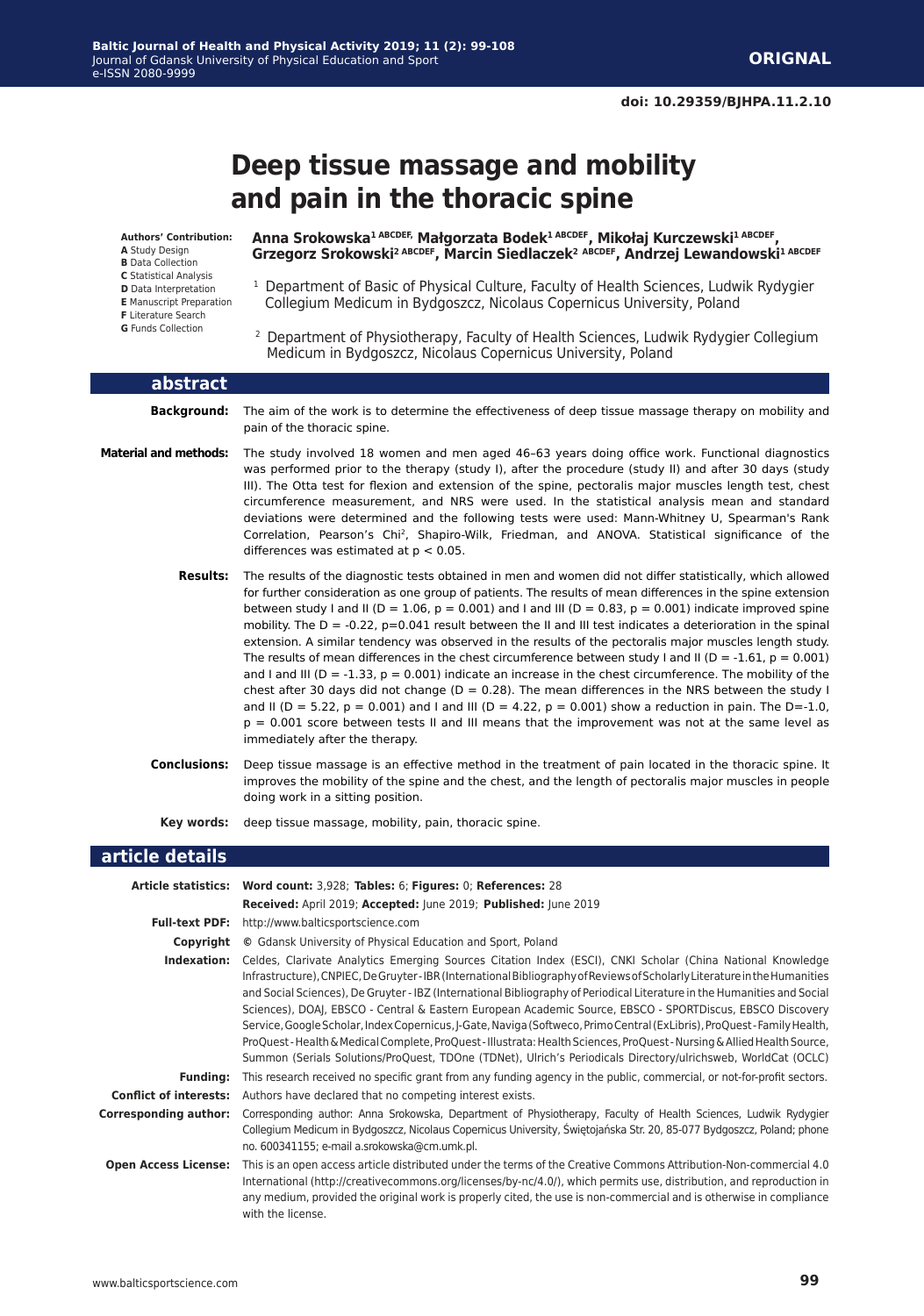## **introduction**

Almost 50% of the European Union residents work in a sitting position. Despite having a lot of knowledge in the subject related to work ergonomics, a lot of workers do not always keep a correct position [1]. Incorrect body positioning on the seat and a lack of adequate physical activity in free time causes an increase in the frequency of long-lasting back pains [2]. This pain is most often located in the lumbosacral segment; however, the number of patients reporting pains located within the thoracic spine has recently increased pain between the shoulder blades. A protracted head position and inwardly rotated shoulders can be observed in these patients. Vladimir Janda referred to such a pattern of posture as "the upper crossover syndrome" [3], whereas John Smith "the head set forward" [4].

The following work focuses on explaining the possible causes of pain between the shoulder blades, looking at the prism of myofascial tapes, and determining whether using deep tissue massage can reduce or eliminate pain in the thoracic spine and increase its mobility. The physiotherapy strategy was based on the knowledge about fascia, the concept of anatomical lines, the concept of tensegration and the properties of the deep tissue massage.

The fascia is the connective tissue that surrounds every single cell of the human body, shapes it, and also supports it. For many years this tissue has often been neglected in research, and it was only regarded for the creation of organs' packaging. Only the 21st century has brought about many publications on this fascinating topic [5–7]. The most important property of the fasciae is the ability to transmit tensions. Due to the knowledge of fascia features, dysfunctions occurring within the musculoskeletal system have been more globally analyzed [8–10].

One of the ways of global body analysis is the attempt to explain the continuity of structures included in the anatomical lines. This view assumes that the muscle, in addition to the bone attachment, is also connected to the muscle or ligament in its immediate environment via the fascia. These two connected structures continue to bind to another tissue which creates a myofascial line. According to the author of this concept, Tom Myers, this is why every muscle, in addition to an independent action, has a functional effect on the whole body in the region of the myofascial line to which it belongs [2]. In order to understand why this is the case, the creator of the anatomical lines model relies on the concept of tensegration, in which the skeletal system is a rigid element undergoing continuous compression and constitutes a point of attachment for the myofascial system. The myofascial system is an elastic element undergoing constant tensions and causing bone system compression. A well-functioning myofascial system keeps the bone system components in a proper position relative to each other. At the moment, when one muscle is undergoing excessive tension so that the balance in the skeletal system is maintained, there must be an increase in tension in other muscles, belonging to the same group or a line cooperating with it. Long-lasting elevated muscular tonus causes pain that occurs in places distant from the cause of their occurrence [11–13]. Knowing which line the painful structure belongs to, it is much easier to determine where the source of the symptoms is [2].

In the pattern of the head forward, there is a disturbance of the balance between the lines: superficial front and back, deep front, superficial and deep front arms. Work in a sitting position, with bent upper arms, forces the employee to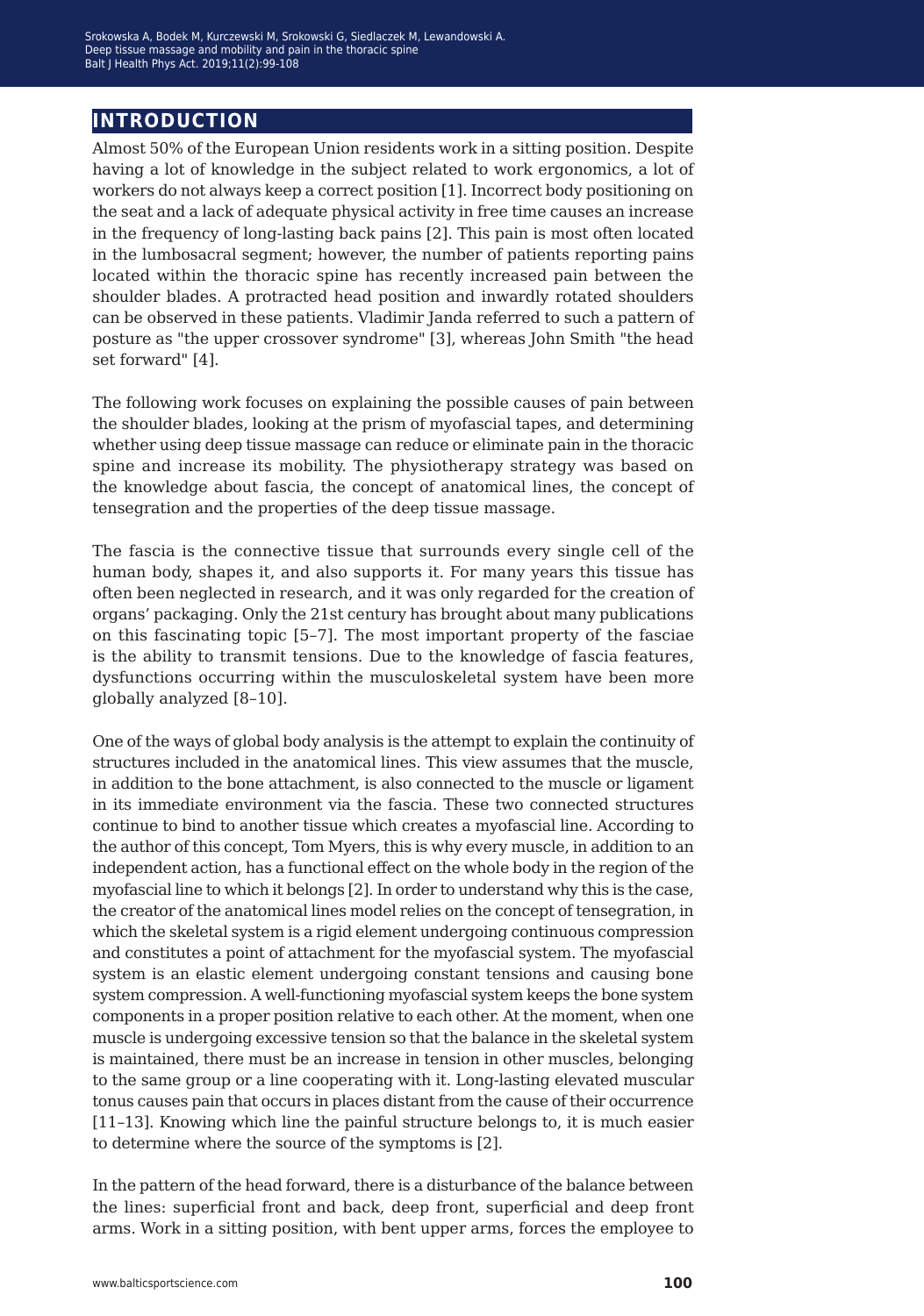#### **Baltic Journal of Health and Physical Activity 2014; 1(1): 1-4 Baltic Journal of Health and Physical Activity 2019; 11 (2): 99-108** Journal of Gdansk University of Physical Education and Sport Journal of Gdansk University of Physical Education and Sport e-ISSN 2080-9999 e-ISSN 2080-9999

set the shoulders in internal rotation, round them and set the shoulders in the front inclination in relation to the ribs. As a result, the pectoralis major and minor muscles, components of the upper arms, can be shortened. Prolonged maintenance of the body position, where the pelvis is set in tautness causes contractures and excessive tension of the superficial front line. The abdominal shortened muscle reduces the ribs, pulling down the chest, which results in restricting its mobility and leads to breathing difficulties. In this situation, the diaphragm, which is the main respiratory muscle, does not have enough room to work, gets shortened, which further aggravates the limitation of the mobility of the chest. The described silhouette causes excessive tension of sternocleidomastoid muscles, which set the lower part of the cervical spine in flexion, and the upper one in extension, leading to many dysfunctions. The head is set in protraction and, as a result, the intervertebral discs, joints and ligaments are heavily pressurized, which can be manifested by pain in the head, neck, shoulder or pain in the area of the shoulder blade. Moving the head forward may also result in the elimination of cervical lordosis, the creation of trigger points or overloading of the scalene muscles. The shoulder plexus, which supplies the entire upper arm, passes between the anterior and middle scalene muscles. Excessively tense muscles can compress the shoulder plexus causing the upper thorax hole syndrome. All these symptoms are caused by the head syndrome protruding forward. The task of the superficial back line is to keep the head in the right position over the spine. It is supported by a deep front line. The headless setting of the head imposes an additional load on these lines. It is estimated that the protrusion of the head by 2.5 cm doubles the work of the spinae erector in the thoracic region. The result is an increased tension in the tissue within the thoracic spine, which generates myofascial pain between the shoulder blades [2, 11, 12, 14, 15].

There are various ways to restore the balance between the described anatomical lines. One of them is working with the use of deep tissue massage. It is a therapeutic tool that combines techniques from different methods of working with soft tissues (rolling, trigger point therapy, myofascial release, etc.). The purpose of this massage is to loosen and increase the mobility of tissues against each other, eliminate trigger points, extend shortened muscles, increase muscle blood flow, improve the quality of the fascia, regain muscular balance, which eliminates defective movement patterns [16–19].

The main objective of this work is to determine the effect of deep tissue massage on pain and mobility within the thoracic spine and to show that the place of pain is not always the place causing these symptoms, as well as to determine the impact of deep tissue massage on the mobility of the chest and the pectoralis major muscles length and the evaluation of the prolonged effects of the obtained results of the therapy.

The following research hypotheses were formulated to consider the research problem:

- 1. Deep tissue massage reduces or eliminates pain within the thoracic spine and increases its mobility.
- 2. Deep tissue massage increases the mobility of the chest and affects the lengthening of the pectoralis major muscles.
- 3. The effects of deep tissue massage appear immediately after the treatment and last for 30 days.
- 4. Pain can be alleviated without working in the place where it occurs.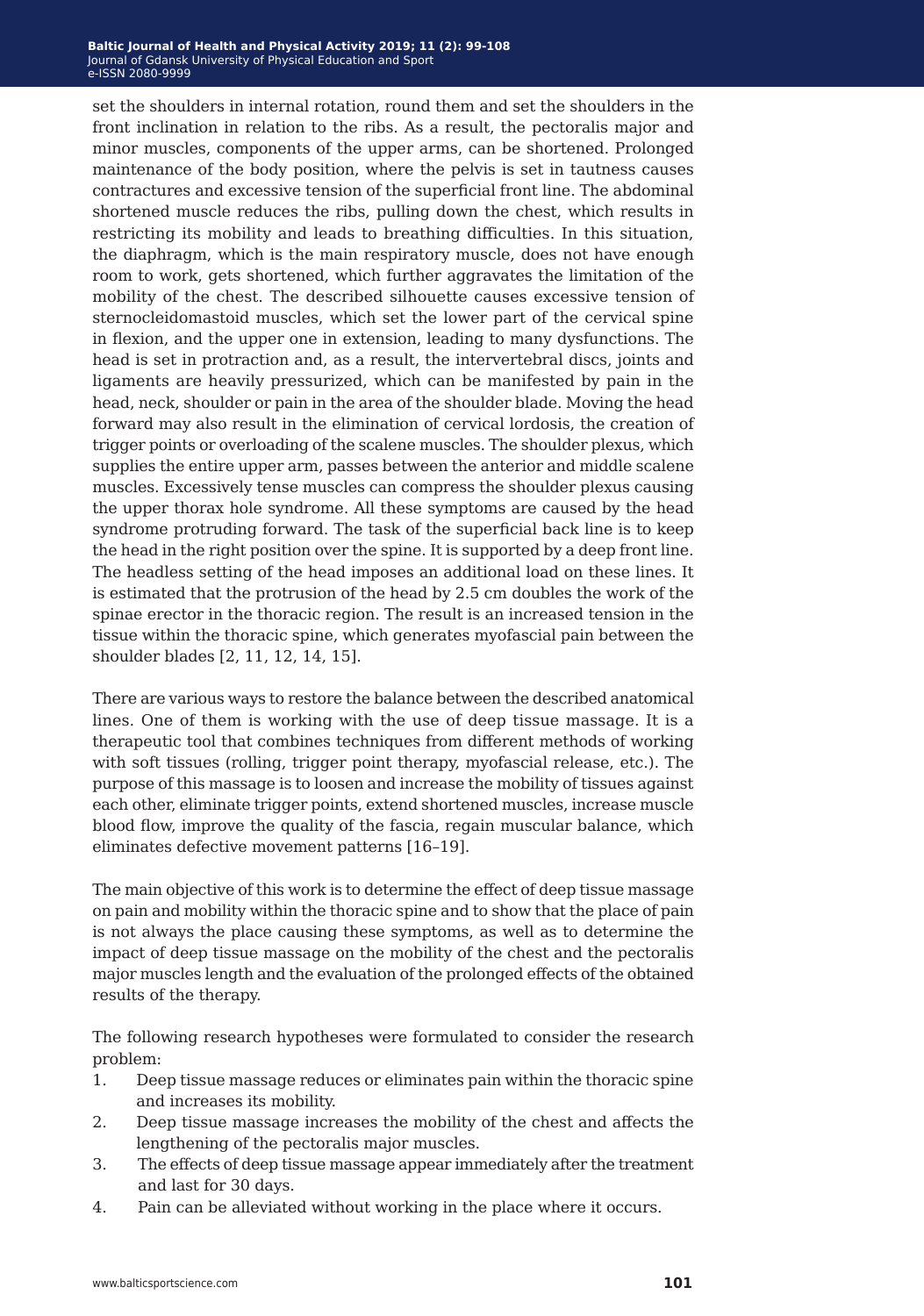# **material and method**

The study involved a group of 9 women and 9 men aged 46–63 who had been working in a sitting position for a dozen or so years. The inclusion criterion was pain reported in the thoracic spine, as well as the results of functional tests. There were no contraindications to the therapy in any of the persons and everyone expressed their consent to participate in the research.

A basic interview was conducted, which included questions about age, work experience, the place of pain and possible contraindications to the therapy. Diagnostic tests were carried using: the Otta test for slope, the Otta test for extension, the chest circumference measurement, measurement of the distance of the right and left elbow joint from the table. The subjects determined their pain complaints in an 11-point numerical scale (NRS – Numerical Rating Scale), where 0 means complete absence of pain, and 10 is the most intense pain.

At the beginning of the procedure, gentle superficial techniques were made in order to make the patient familiar with the touch of the therapist. The diaphragm was the first to be treated. This was to facilitate breathing, as well as to free the chest from pulling down. Then the massage was extended to the pectoralis major muscles and the pectoralis minor muscles lying beneath them. Another very important structure in this work is the sternocleidomastoid muscle, which, due to its excessive tension, brings the head forward. It is a superficial muscle. The therapy consisted in setting the described tissue in extension, i.e. in the extension and rotation in the opposite direction with the use of gentle touch, stretching and relaxing the muscle in turns. Without this stage, therapy on the subsequent tissues would be ineffective, because without restoring the normal length of the sternocleidomastoid muscles, one cannot stretch the scalene muscles. Next, stretching techniques, stimulating muscle lengthening and blocking techniques were applied. Immediately after the massage and after 30 days, diagnostic tests were carried out.

The obtained results were entered into the STATISTICA 10 database and analyzed statistically. Due to the orderly nature of the results, the tests of choice were the Mann Whitney U test for comparing the results of two independent groups, and the Spearman rank correlation test for analyzing the relationships between the variables of the studied characteristics. The test used for the analysis of the variables on the nominal scale was the Chi2 Pearson test. In order to determine whether the variable has a normal distribution, the Shapiro-Wilk test was used. In the case of a normal distribution, further analysis was carried out with the ANOVA test – one-way for dependent variables. In case of a lack of a near-normal distribution, the Friedman test was applied (a non-parametric test for comparisons of three dependent variables) [20]. During the verification of all analyses, a significance coefficient of  $\alpha = 0.05$  was used, which allowed considering statistically significant variables at p < 0.05.

## **results**

The results of the diagnostic tests obtained in men and women did not statistically differ, which allowed for further consideration as one group of patients; p took values from 0.067 to 1.000. The mean age in the studied group was  $52.3 \pm 5.2$ years, while the average working time was  $24.4 \pm 7.5$  years.

Table 1 presents the results of the Otta test for spine extension in the thoracic segment in a team of office workers.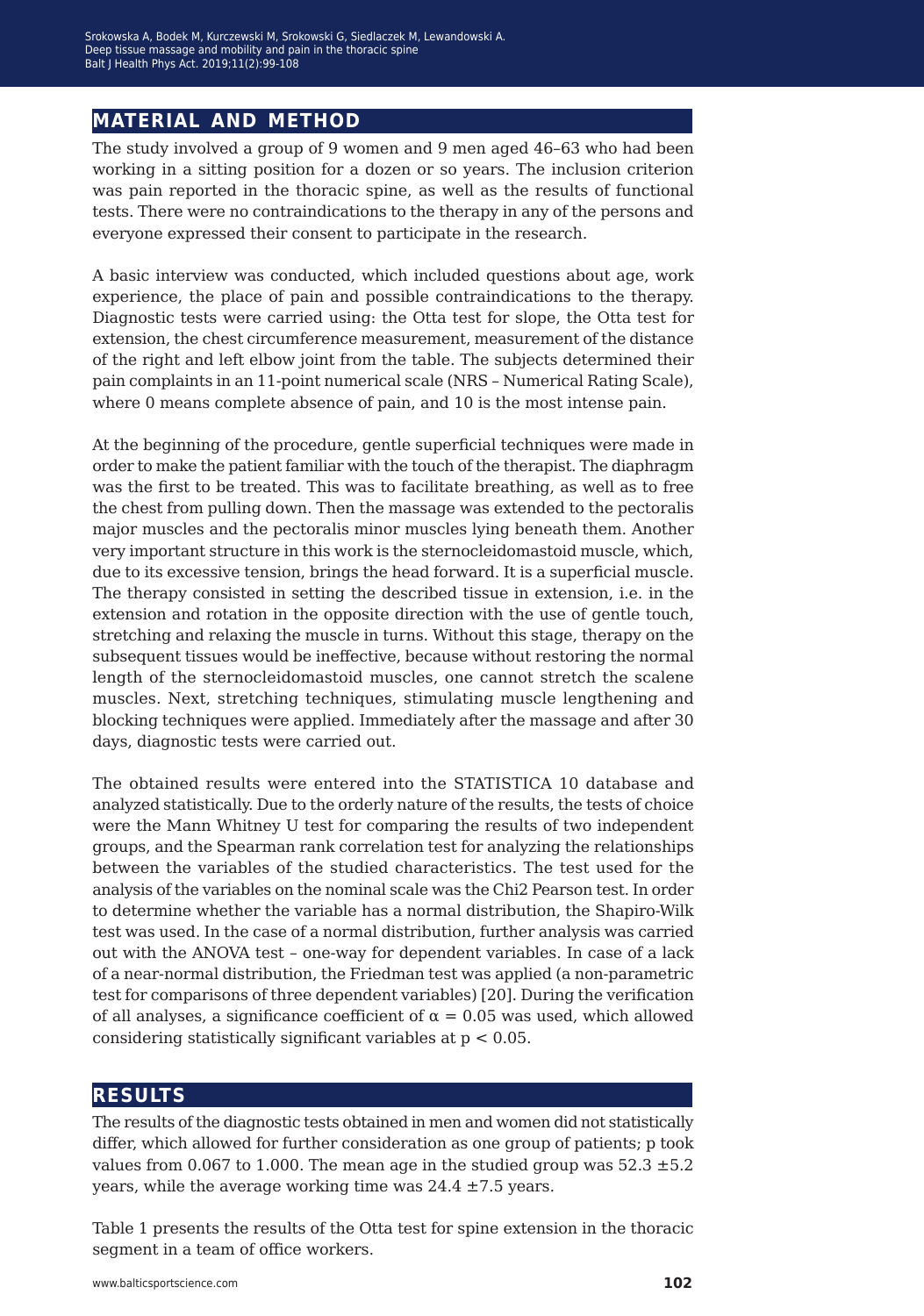| Table 1. Comparative characteristics of the Otta test results for extension |  |  |
|-----------------------------------------------------------------------------|--|--|
|-----------------------------------------------------------------------------|--|--|

| Study      |                | Mean $\pm$ SD  |         |       | p        |
|------------|----------------|----------------|---------|-------|----------|
| $1 - 11$   | $29.0 \pm 0.5$ | $27.9 \pm 0.4$ | 1.06    | 12.49 | $0.001*$ |
| $1 - 111$  | $29.0 \pm 0.5$ | $28.2 \pm 0.6$ | 0.83    | 9.861 | $0.001*$ |
| $   -    $ | $27.9 \pm 0.4$ | $28.2 \pm 0.6$ | $-0.22$ | 2.630 | $0.041*$ |

\* statistically significant difference for  $p < 0.05$ 

The smallest standard deviation indicating the smallest dispersion of individual results was obtained in the Otta test for straightening immediately after the therapy  $(SD = 0.4)$ . The Otta test results for the extension were analyzed to determine their similarity to the normal distribution by the Shapiro-Wilk test. Due to the lack of a parametric distribution (obtained values were below the assumed alpha coefficient), for parameters in the Otta test for extension, it was necessary to use a nonparametric test for comparisons of three dependent variables – the Friedman test. The results of the mean differences in the spine extension between tests I and II ( $D = 1.06$ ) and I and III ( $D = 0.83$ ) show an increase in the mobility of the spine. The result  $D = -0.22$  between study II and III indicates a decrease in the spinal extension. The differences illustrating the changes were statistically significant.

Table 2 presents the results of the Otta test for the slope in the thoracic spine in the study group.

| Study                   | Mean $\pm$ SD  |                |      | D |
|-------------------------|----------------|----------------|------|---|
| $\parallel - \parallel$ | $31.6 \pm 1.1$ | $31.6 \pm 1.1$ | 0.00 |   |
| $1 - 111$               | $31.6 \pm 1.1$ | $31.6 \pm 1.0$ | 0.00 |   |
| $   -    $              | $31.6 \pm 1.1$ | $31.6 \pm 1.0$ | 0.00 |   |

Table 2. Comparative characteristics of the Otta test results for the slope

For a variable in the Otta test – slope – the obtained results indicated similarity to the normal distribution. It allowed using the test for dependent variables – ANOVA (one-way test) for dependent variables. The obtained results of the Otta test for the slope did not show differences between tests I and II, I and III and II and III.

Tables 3 and 4 show the results of the length of the pectoralis major muscles examined by measuring the distance of the elbow joint from the table.

Table 3. Comparative characteristics of the results of distance measurement of the elbow joint from the table for the right upper limb

| Study                   | Mean $\pm$ SD |               | D       |      | D        |
|-------------------------|---------------|---------------|---------|------|----------|
| $\parallel - \parallel$ | $3.8 \pm 2.6$ | $0.9 \pm 1.5$ | 2.83    | 3.51 | $0.001*$ |
| $1 - 111$               | $3.8 \pm 2.6$ | $1.6 \pm 1.8$ | 2.22    | 3.41 | $0.001*$ |
| $   -    $              | $0.9 \pm 1.5$ | $1.6 \pm 1.8$ | $-0.61$ | 2.52 | $0.011*$ |

\* statistically significant difference for p < 0.05

Table 4. Comparative characteristics of the results of distance measurement of the elbow joint from the table for the right upper limb

| Study                   | Mean $\pm$ SD |               |         |      | D        |
|-------------------------|---------------|---------------|---------|------|----------|
| $\parallel - \parallel$ | $3.9 \pm 2.7$ | $1.0 \pm 1.7$ | 2.89    | 3.51 | $0.001*$ |
| $1 - 111$               | $3.9 \pm 2.7$ | $1.6 \pm 2.4$ | 2.28    | 3.51 | $0.001*$ |
| $   -    $              | $1.0 \pm 1.7$ | $1.6 \pm 2.4$ | $-0.61$ | 2.36 | $0.017*$ |

\* statistically significant difference for p < 0.05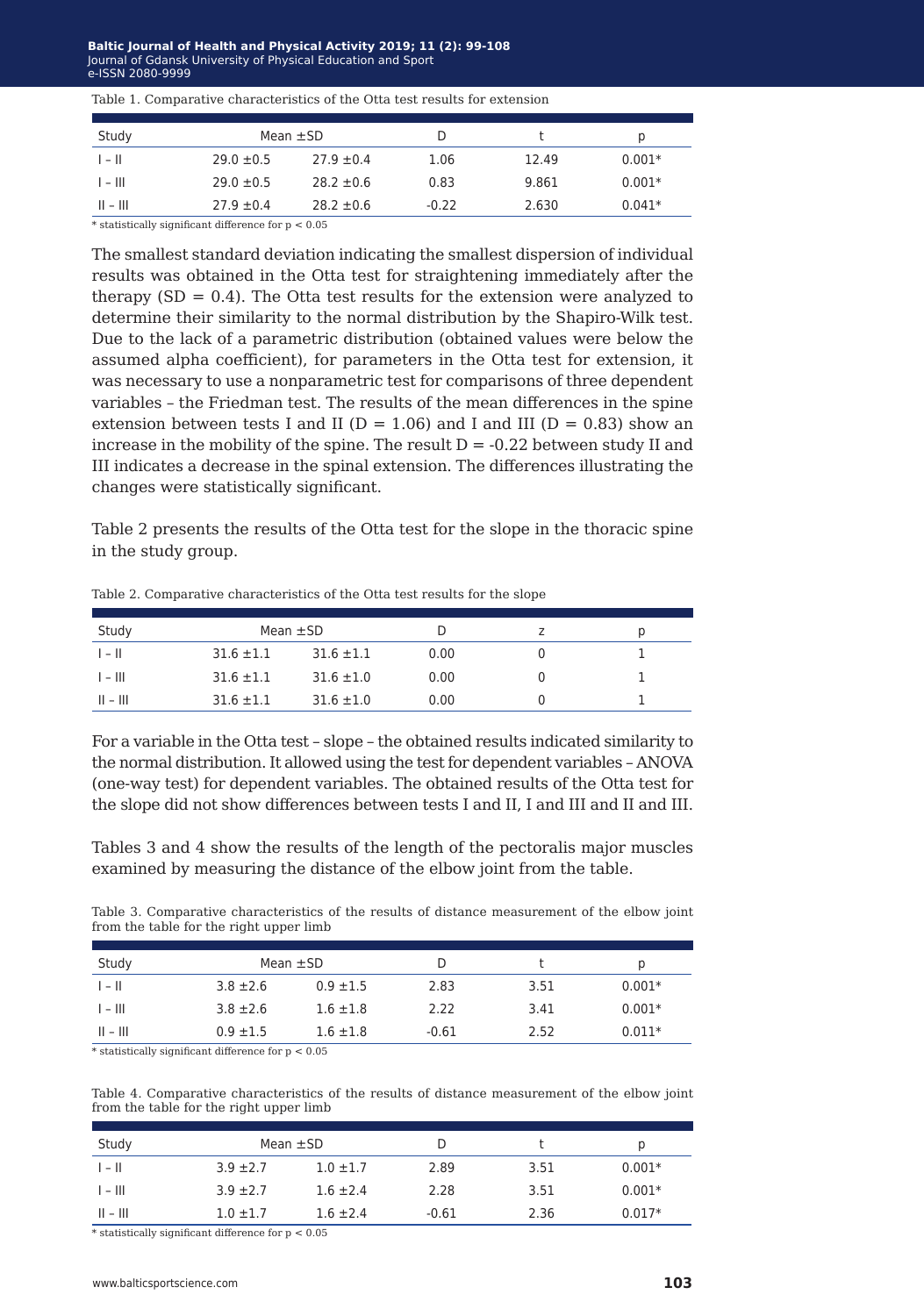The data show that the lowest mean results occurred immediately after the therapy. The lowest standard deviation was observed during the second measurement of both the right and the left upper limb. In the test examining the length of chest muscles larger for the right upper limb, the results of the mean differences between tests I and II ( $D = 2.83$ ) and I and III ( $D = 2.22$ ) indicate an increase in the length of the pectoralis major muscle. The result between tests II and III ( $D = -0.61$ ) means that the pectoralis major muscles in the right upper arms were shortened (Tab. 3.). The analysis of the results of mean differences in the length of the pectoralis major muscle for the left upper arm was between tests I and II ( $D = 2.89$ ), I and III ( $D = 2.28$ ) and II and III ( $D = 2.99$ ) -0.61). It proves that the muscle length immediately after the therapy increased; however, a month later, the muscles slightly decreased (Tab. 4.). Due to the lack of parametric distribution of results for statistical analysis, the Friedman test was used. All the examined differences were statistically significant.

Table 5 presents the results of changes in the chest circumference. The results of mean differences in the chest circumference between tests I and II ( $D = -1.61$ ) and I and III ( $D = 1.33$ ) indicate an increase in the chest circumference. These changes are statistically significant. The chest circumference after 30 days decreased when compared to study II, but this difference is not statistically significant. The analysis carried out with the Shapiro-Wilk test checking the occurrence of differences between the analyzed parameters in relation to the normal distribution did not show statistically significant differences. This indicates that as regards the chest circumferences in each of the analyzed studies, the results showed normal distribution. Due to the close-to-normal distribution, the ANOVA test was used for statistical analysis.

| Study      |                | Mean $\pm$ SD  |         | z    | p        |
|------------|----------------|----------------|---------|------|----------|
| $1 - 11$   | $89.9 \pm 8.7$ | $91.5 \pm 8.7$ | $-1.61$ | 9.59 | $0.001*$ |
| $1 - 111$  | $89.9 \pm 8.7$ | $91.2 \pm 8.4$ | $-1.33$ | 7.94 | $0.001*$ |
| $   -    $ | $91.5 \pm 8.7$ | $91.2 \pm 8.4$ | 0.28    | 1.65 | 0.096    |

Table 5. Comparative characteristics of the chest circumference measurements

 $*$  statistically significant difference for  $p < 0.05$ 

Pain results obtained from the questionnaire and the NRS scale were analyzed. The most frequently reported place of complaints in the subjects was the area between the shoulder blades. Pain in this place was felt by 39% of patients. Pain complaints occurring more strongly on the right side occurred in 28% of the subjects. The pain occurring between the shoulder blades and cervical-thoracic transition was reported by 17% of the respondents, while pain between the shoulder blades and in the cervical spine was reported by 11% of the subjects. One patient experienced pain between the shoulder blades combined with pain in the arms. Table 6 presents the results of the NRS scale.

Table 6. Comparative characteristics of the results of distance measurement of the elbow joint from the table for the right upper limb

| Study     | Mean $\pm$ SD |               |         |      |          |
|-----------|---------------|---------------|---------|------|----------|
| $1 - 11$  | $5.6 \pm 1.0$ | $0.3 \pm 0.5$ | 5.22    | 3.72 | $0.001*$ |
| $1 - 111$ | $5.6 \pm 1.0$ | $1.3 \pm 1.1$ | 4.22    | 3.72 | $0.001*$ |
| $   -   $ | $0.3 \pm 0.5$ | $1.3 \pm 1.1$ | $-1.00$ | 3.17 | $0.001*$ |

 $^{\ast}$  statistically significant difference for p  $<0.05$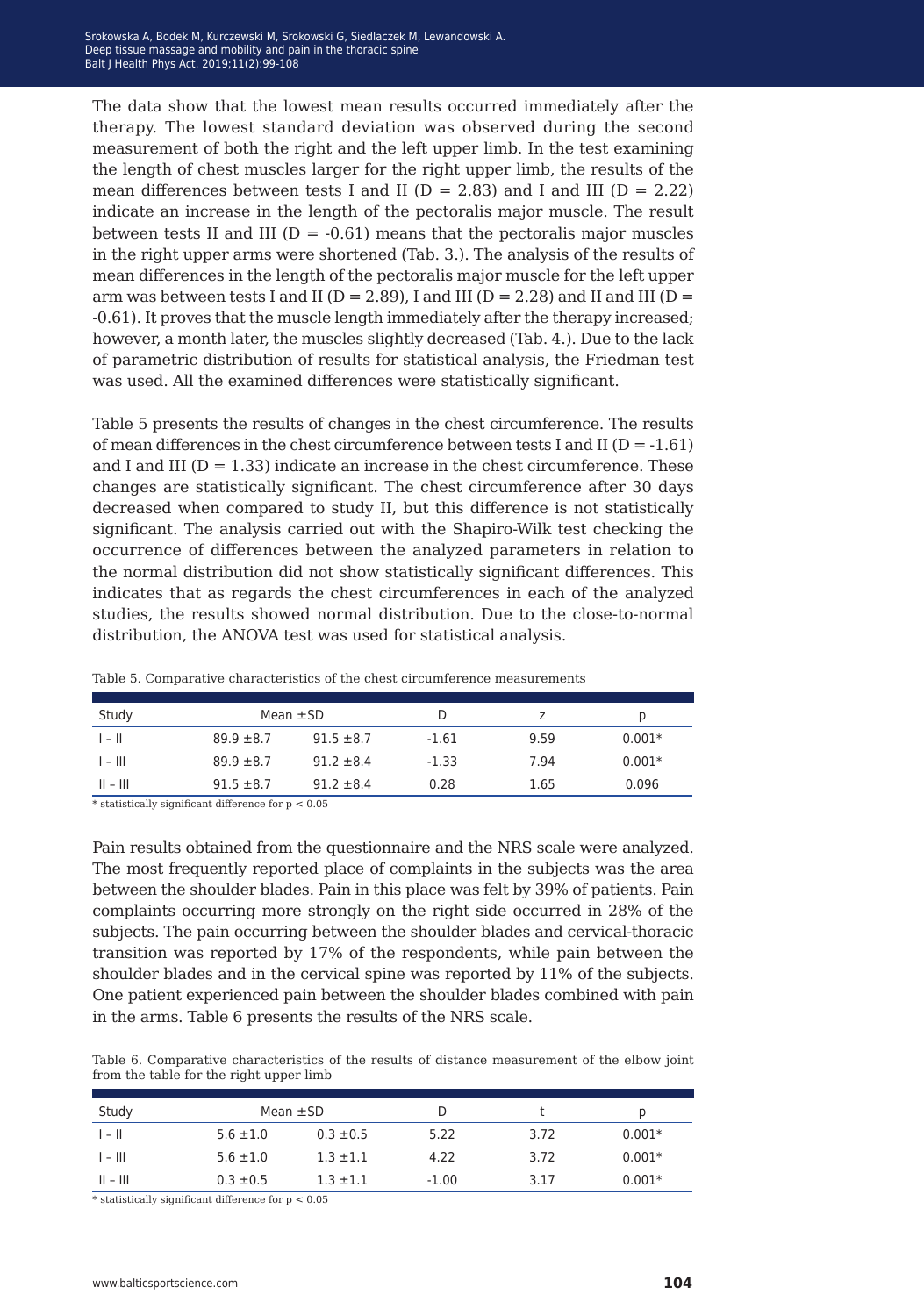The lowest average results were obtained immediately after the therapy. The second examination was also characterized by the smallest standard deviation. The analyzed results on the NRS scale, depending on the study, do not have a normal distribution and are represented on the ordinal scale, which allowed for the use of Friedman's test for comparison of results. The mean differences in the pain scale between tests I and II ( $D = 5.22$ ) and I and III ( $D = 4.22$ ) mean a reduction in pain. The result of  $D = -1.0$  between study II and III means that the pain increased. The differences illustrating the changes were statistically significant.

## **discussion**

The results of this study indicate that there are no statistically significant differences in the response to the proposed therapy between women and men, which enabled us to consider them representative of the group of office workers of both sexes. In the literature, data dealing with the impact of massage on increasing the range of spinal mobility and reducing pain in its area, authors such as Majchrzycki, Preyde, Smolis-Bąk and Zheng also analyze the whole group of subjects without sex division [1, 14, 21, 22, 23].

It was assumed in the paper that among office workers there are numerous cases of pain in the thoracic spine. There is a lot of research on how prevalent this phenomenon is in this profession. Milanow states in his work that 75 to 85% of the world's population has experienced low back pain at least once, and 71% of the population neck pain [22]. Smolis-Bąk, examining physical activity as prophylaxis of back pain in people working in front of a computer, found that more than half of the subjects suffered from muscular imbalance, manifested in increased shoulder and neck tone, and that spine pain occurred in 72.8% of the cases [1]. According to Tom Myers, acute pains are not so commonly encountered in the thoracic spine; the most prevailing ones turn out to be chronic complaints caused by overloads in the movement system [2].

The aim of this work was to check whether deep tissue massage reduces pain in the thoracic spine and increases its mobility. The conducted research shows that the applied therapy brought about positive results by reducing pain and increasing the range of motion. The average pain rating reported before the therapy was 5.3 in the eleven-grade NRS scale, while after the therapy it decreased to 0.3. The available literature does not yield any studies on the impact of deep tissue massage on pain and mobility of the thoracic spine, while there are numerous publications on the use of massage in the treatment of the lumbosacral spine. A randomized study conducted by Preyde on the effectiveness of massage in subacute low back pain showed that the whole group achieved a significant reduction in pain and improvement in the range of motion [14]. Another randomized study by Majchrzycki on a group of 59 participants divided into two groups focused on deep tissue massage treatments for the first 2 weeks, followed by the same massage supplemented with non-steroidal anti-inflammatory drugs, showed no statistically significant differences between the test group and the control group [21]. A group of Chinese scientists, led by Zheng, also proved positive effects of deep massage on lumbar pain. They compared results obtained in two groups, where in the first one the massage and traction of the spine was performed, while and in the second only traction was applied. It turned out that the first group achieved statistically significant differences indicating better treatment results [24]. In 2016, Webb performed a review of randomized studies on deep massage, showing that in nine of them (with a total of 534 people) there was an increase in the range of joint mobility and a significant reduction in pain [25]. The aforementioned research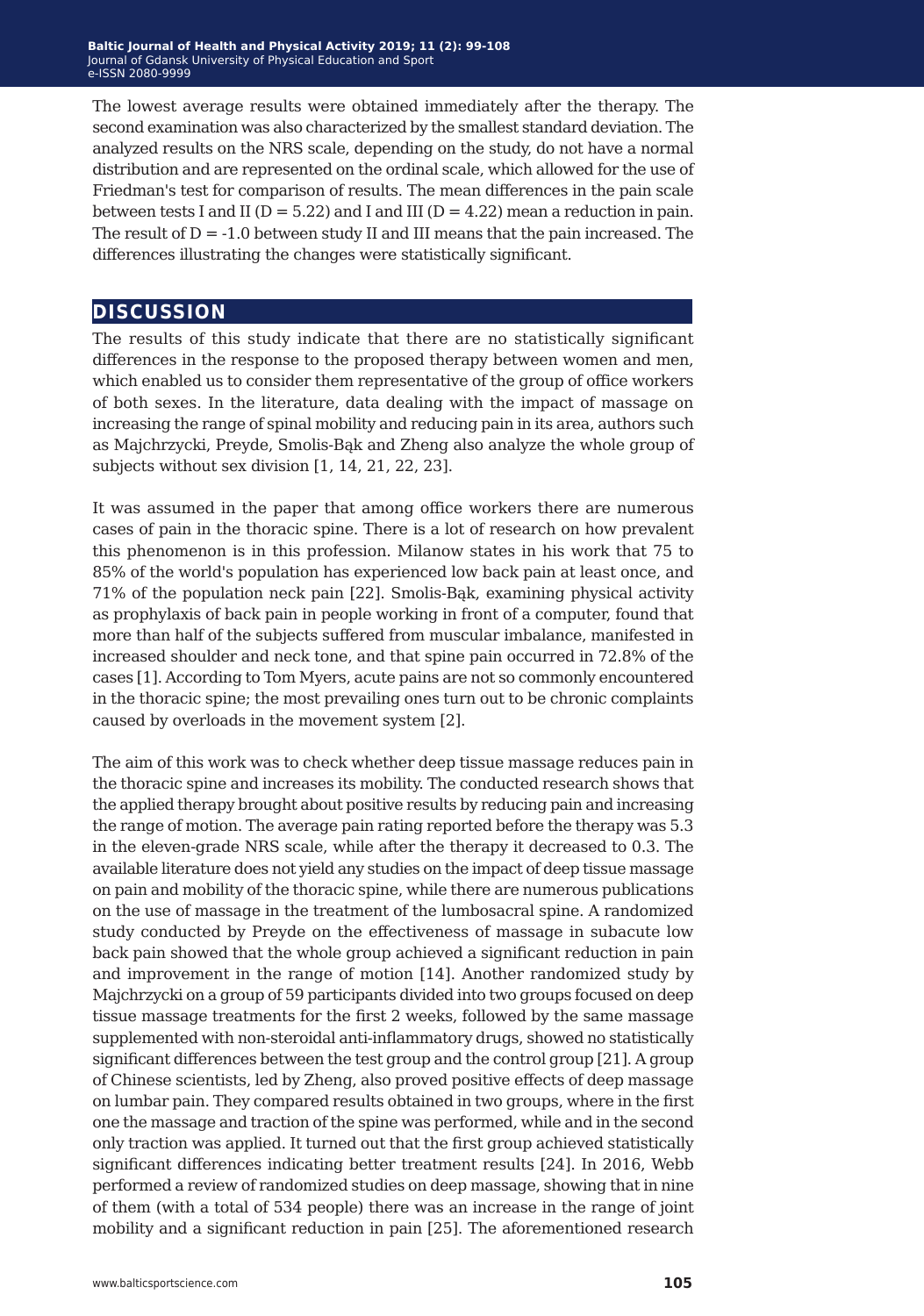results, as well as numerous scientific works of Wytrążek, on deep tissue massage confirm the thesis put forward in this work [18, 19, 24].

This study has also tried to prove that deep tissue massage lengthens muscles. The results obtained immediately after the therapy indicate an improvement in the elasticity of the pectoralis major muscles, and thus an increase in their length. The increase in the range of joint mobility, which was a result of the therapy, also confirms a positive effect of deep massage on muscle elongation. The same effects were observed earlier by other researchers: Tozzi [9], Ciechomski [16], Webb [25], or Preyde [26].

Another important aspect of the research was to determine how long the obtained effects of the treatment last. The results of the conducted research indicate that after 30 days there was a slight deterioration of Otta test results for extension, distance of the elbow joint from the table and pain assessment, and no statistically significant differences were observed in chest circumference measurements. Also Preyde noticed in her research that the effects of therapy persisted for 30 days in 63% of people undergoing massages [26]. Slight deterioration in the results after a long time may be caused by the lack of self-therapy, which prolongs the noticeable effects of the therapy, and engages the patient in the recovery process.

In the available literature, one can find many works on the impact of classical massage on the mobility and spinal pain; however, the vast majority of tests cover a series of treatments and do not check whether the achieved results are longterm [27, 28]. The following study points out that using deep tissue massage, after just one treatment, a significant reduction in pain and improvement in the range of motion is achieved. The results obtained during the tests indicate that in all the subjects there was a significant improvement in this parameter. In the available literature, no publications have been found that exhaust the subject of muscular pain of the thoracic segment of the spine. It seems that this is due to the fact that the problems of this area of the body are connected with problems of the cervical segment, which probably results from the small mobility of the examined spine area. An increasingly common posture, in which the head is advanced, causes chronic pain located within the thoracic segment of the spine; therefore, it seems reasonable to continue research on this problem.

## **conclusion**

- 1. Decreasing the subjective feeling of pain or complete elimination of it and increasing the movement of the prominent thoracic spine confirm the effectiveness of the therapy.
- 2. After the intervention with the use of deep tissue massage, an increase in the chest circumference and the length of the pectoralis major muscles was found, which indicates the effectiveness of the therapy.
- 3. A significant reduction in pain and an improvement in the mobility of the thoracic segment after just one treatment and work in an area far from the place of reported ailments indicate that the source of the problems is not always located in the place of pain sensation.
- 4. A slight deterioration of the results of therapy after 30 days indicates the legitimacy of using autotherapy to achieve the long-term effects.

In conclusion, it can be said that deep tissue massage is an effective method in the treatment of pain located in the thoracic spine; it improves spine and chest mobility and the length of pectoralis major muscles in people doing work in a sitting position.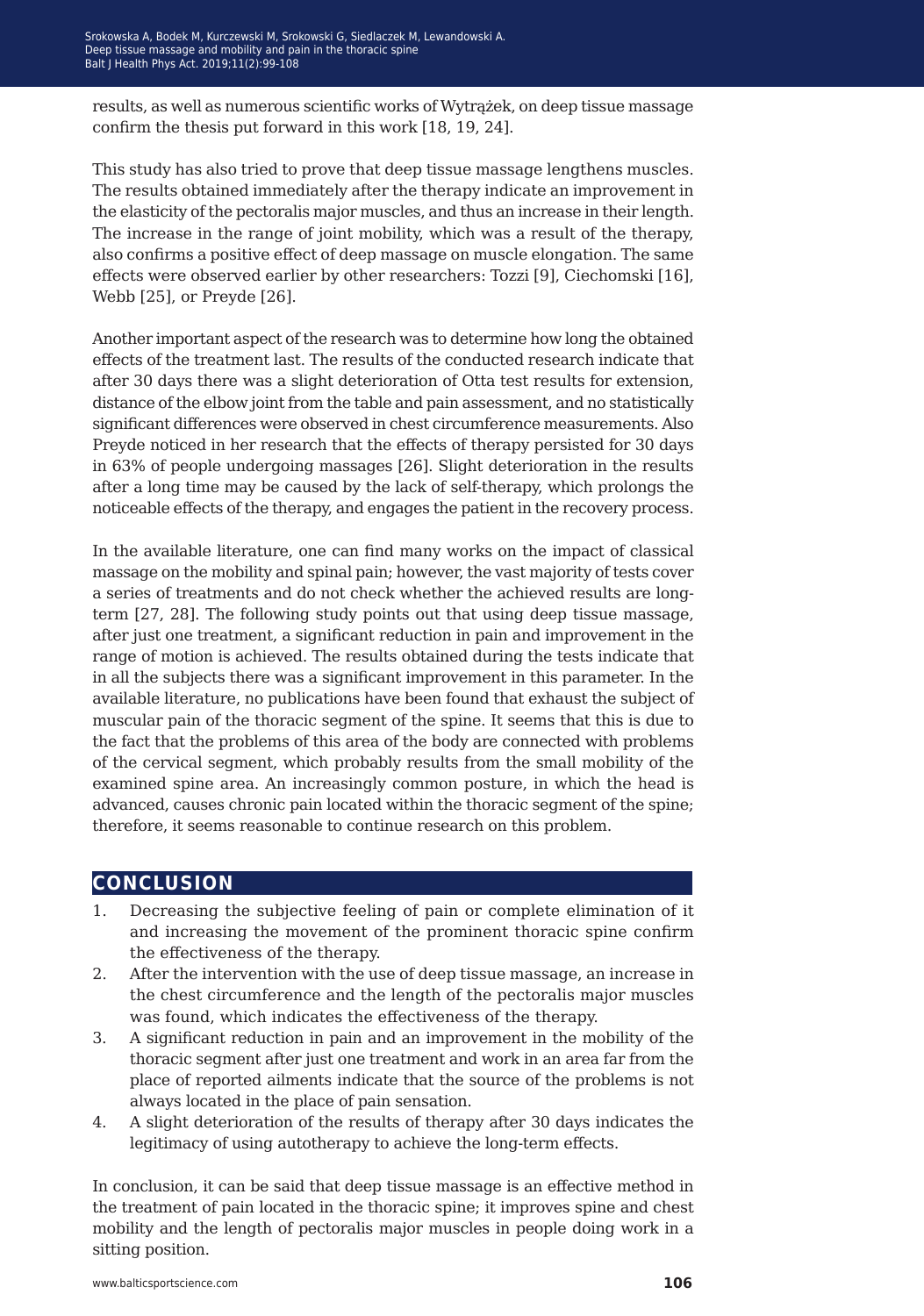#### **references**

- [1] Smolis-Bąk E, Kwakowicz M, Kowalik I, Majda W, Kaźmierska B. Wpływ aktywności fizycznej i stosowania zasad ergonomii na występowanie wybranych zespołów bólowych u pracowników biurowych [The impact of physical activity and the application of ergonomic principles on the occurrence of selected pain syndromes in office workers]. Post Rehab. 2015;2:5-11. Polish. [https://](https://doi.org/10.1515/rehab-2015-0021) [doi.org/10.1515/rehab-2015-0021](https://doi.org/10.1515/rehab-2015-0021)
- [2] Myers TW. Anatomy trains. Myofascial meridians and movement therapist. Churchill Livingstone Elsevier 2009.
- [3] Chaitow L, Fritz S, Wzorce funkcii i dysfunkcii [Patterns of functions and dysfunctions]. In: Saulicz E, editor. Techniki energii mięśniowej [Muscle energy techniques]. Wroclaw: Elsevier Urban&Partner; 2011, 25-75. Polish.
- [4] Smith J. Przegląd wybranych powszechnie występujących dysfunkcji posturalnych [Review of selected commonly occurring postural dysfunctions]. In: Wytrążek M, editor. Strukturalna praca z ciałem [Structural work with the body]. Poznań: WSEiT; 2014, 120–125. Polish.
- [5] Schleip R, Findley T, W., Chaitow L, Huijing PA. Anatomia ogólna powięzi mięśniowych. In: Saulicz E, editor. Powięź. Badanie, profilaktyka i terapia dysfunkcji sieci powięziowej [Fascia. Research, prophylaxis and therapy of fascial network dysfunction]. Wrocław: Elsevier Urban & Partner; 2013. Polish.
- [6] Schleip R. Powięź jako organ czucia. Część 1. [Fascia as a body of feeling. Part 1]. Med Man. 2014;4:15-19. Polish.
- [7] Schultz R, Feitis R. Górna połowa ciała. Nieskończona sieć. Anatomia powięzi w działaniu [Upper half of the body. Infinite network. Anatomy of the fascia in action]. Warszawa: Virgo;2011. Polish.
- [8] Schleip R. Powięź jako organ czucia. Część 3 [Fascia as a body of feeling. Part 3]. Medycyna Manualna 2014;2–3:21-29. Polish.
- [9] Tozzi P, Bongiorno D, Vitturini C. Fascial release effects on patients with non- specific cervical or lumbar pain. J Bodywork Move Therap. 2011;15:405-416. <https://doi.org/10.1016/j.jbmt.2010.11.003>
- [10] Mikołajczyk A, Kocięcki M, Zaklukiewicz A, Listewnik M, Gębska M. Zastosowanie koncepcji tensegracji strukturalnej w manipulacjach powięziowych© według Stecco [Application of the concept of structural tensegration in fascial manipulations © according to Stecco]. Ann Acad Med Stettin. 2014;60(2):59-64. Polish.
- [11] Chaitow L. Przeciążenie tkanek miękkich [Soft tissue overload]. In: Gnat R, editor. Techniki nerwowomięśniowe [Neuromuscular techniques]. Wrocław: Elsevier Urban&Partner; 2012, 2-33. Polish.
- [12] Chaitow L, Fritz S. Ból mięśniowo-powięziowy i inne rodzaje bólu [Myofascial pain and other types of pain]. In: Saulicz E, editor. Masaż leczniczy. Badanie i leczenie mięśniowo-powięziowych punktów spustowych [Medical massage. Examination and treatment of myofascial trigger points]. Wrocław: Elsevier Urban&Partner; 2010, 2-18. Polish.
- [13] Kassolik K, Andrzejewski W. Masaż tensegracyjny [Tensegery massage]. Fizjoterapia. 2010;18(1):67- 72. Polish. <https://doi.org/10.2478/v10109-010-0043-6>
- [14] Riggs A. Masaż tkanek głębokich. Wizualny przewodnik po technikach [Deep tissue massage. A visual guide to technicians]. Opole: Opolgraf; 2008. Polish.
- [15] Richter P, Hebgen E. Modele łańcuchów mięśniowo-powięziowych [Models of myofascial chains]. In: Gieremek K, editor. Punkty spustowe i łańcuchy mięśniowo-powięziowe w osteopatii i terapii manualnej [Trigger points and myofascial chains in osteopathy and manual therapy]. Łódź: Galaktyka; 2010, 10-26. Polish.
- [16] Ciechomski J. Masaż tkanek głębokich. Założenia teoretyczne konceptu [Deep tissue massage. Theoretical assumptions of the concept]. Prakt Fizjoter Rehabil. 2014;55:12-19. Polish.
- [17] Ernst E. The safety of massage therapy. Rheumatology 2003; 42: 1101-1106. [https://doi.org/10.1093/](https://doi.org/10.1093/rheumatology/keg306) [rheumatology/keg306](https://doi.org/10.1093/rheumatology/keg306)
- [18] Wytrążek M. Masaż tkanek głębokich. Materiały pomocnicze do ćwiczeń [Deep tissue massage. Exercise materials for exercises]. Poznań: WSEiT; 2014. Polish.
- [19] Wytrążek M, Chochowska M, Marcinkowski J. Masaż tkanek głębokich-konieczne podejście terapeutyczne wobec narastającej epidemii chorób narządu ruchu [Deep tissue massage - A necessary therapeutic approach to the growing epidemic of musculoskeletal diseases]. Probl Hig Epidemiol. 2013; 94(3):428-434. Polish.
- [20] Stanisz A. Przystępny kurs statystyki w oparciu o program STATISTICA PL na przykładach z medycyny [An affordable statistic course based on the STATISTICA PL program on medical examples]. Kraków: StatSoft Polska; 1998, 86-89. Polish.
- [21] Majchrzycki M, Kocur P, Kotwicki T. Deep tissue massage and nonsteroideal anti-inflammatory drugs for low back pain: A prospective randomized trial. Sci World J. 2014:1-7. [https://doi.](https://doi.org/10.1155/2014/287597) [org/10.1155/2014/287597](https://doi.org/10.1155/2014/287597)
- [22] Milanow I. Zespół bólowy kręgosłupa [Spinal pain syndrome]. Pediatr Med Rodz. 2014;10(3):253- 264. Polish.<https://doi.org/10.15557/PiMR.2014.0028>
- [23] Wytrążek M, Huber J, Zagłoba-Kaszuba A, Kulczyk A, Lipiec J. Neurofizjologiczne aspekty bólu mięśniowo-powięziowego [Neurophysiological aspects of myofascial pain]. Now Lek. 2009;78(2):153- 158. Polish.
- [24] Zheng Z, Wang J, Gao Q, Jou J, Ma L, Jiang C, Chen G. Therapeutic evaluation of lumbar tender point deep massage for chronic non-specific low back pain. J Tradit Chin Med 2012;32(4):534-537. [https://](https://doi.org/10.1016/S0254-6272(13)60066-7) [doi.org/10.1016/S0254-6272\(13\)60066-7](https://doi.org/10.1016/S0254-6272(13)60066-7)